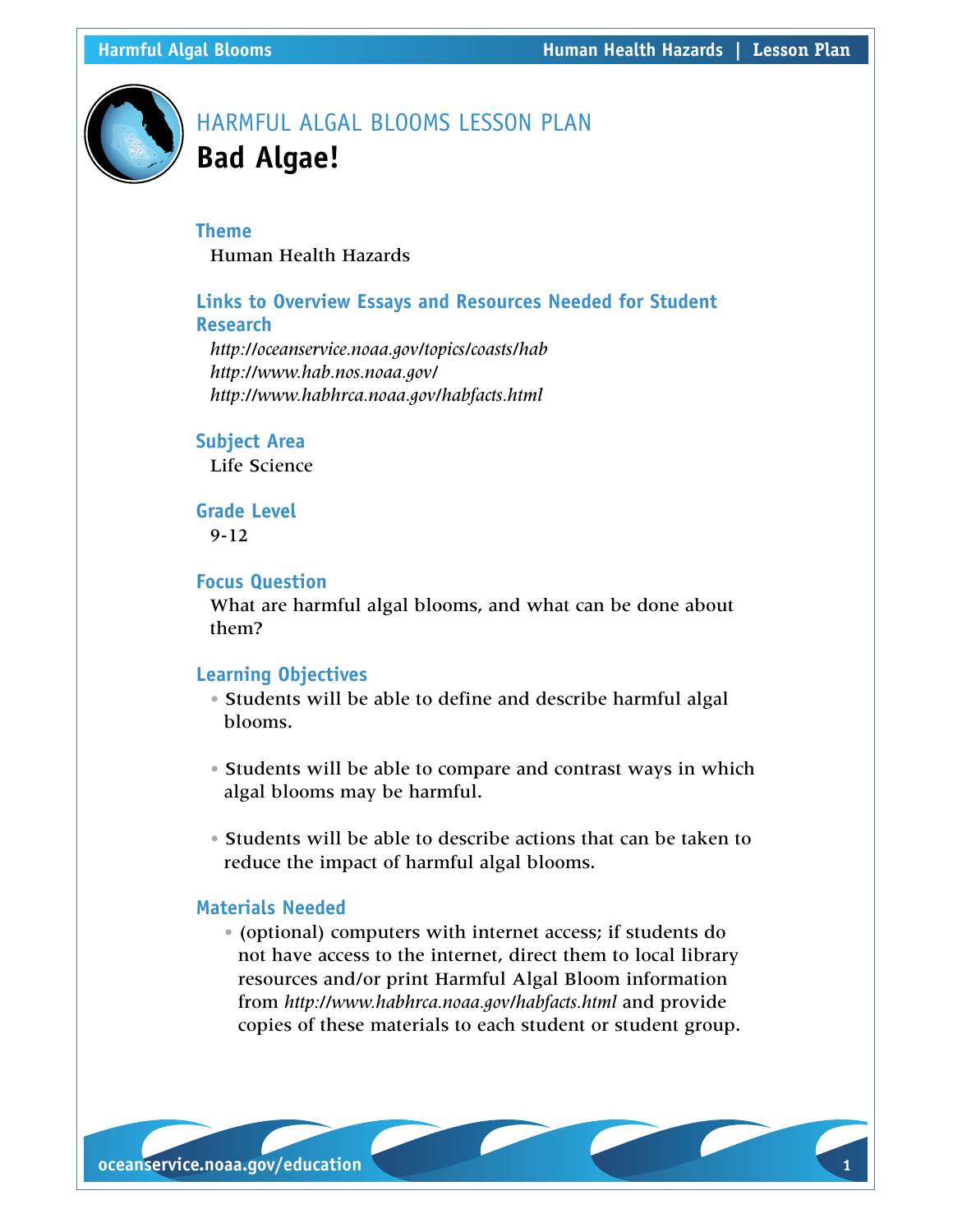# **Audio/Visual Materials Needed**

None

**Teaching Time**  One or two 45-minute class periods

#### **Seating Arrangement**

Groups of 3-4 students

#### **Maximum Number of Students**  32

#### **Key Words**

Harmful algal blooms Paralytic shellfish poisoning Ciguatera *Pfiesteria* Red tide Brown tide Amnesic shellfish poisoning Diarrhetic shellfish poisoning Neurotoxic shellfish poisoning Harmful cyanobacterial blooms

### **Background Information**

Algae are critical to life on Earth. Because they are able to convert solar energy into chemical energy through photosynthesis, algae are key primary producers in many marine food webs (that is, they provide the primary energy source for many other marine organisms). Oxygen is another product of photosynthesis, and single-cell algae (phytoplankton) living in the ocean are responsible for half of the oxygen produced on Earth. There are thousands of species of beneficial algae; but there are also a few dozen species that cause problems. These species become noticeable during periodic events known as "harmful algal blooms" (HABs). In the last two decades, HABs are estimated to have caused as much as \$1 billion in losses to coastal resources and communities.

The specific events that accompany HABs vary depending upon the species of algae involved. In some cases, algae grow at unusually rapid rates and overgrow other species, alter

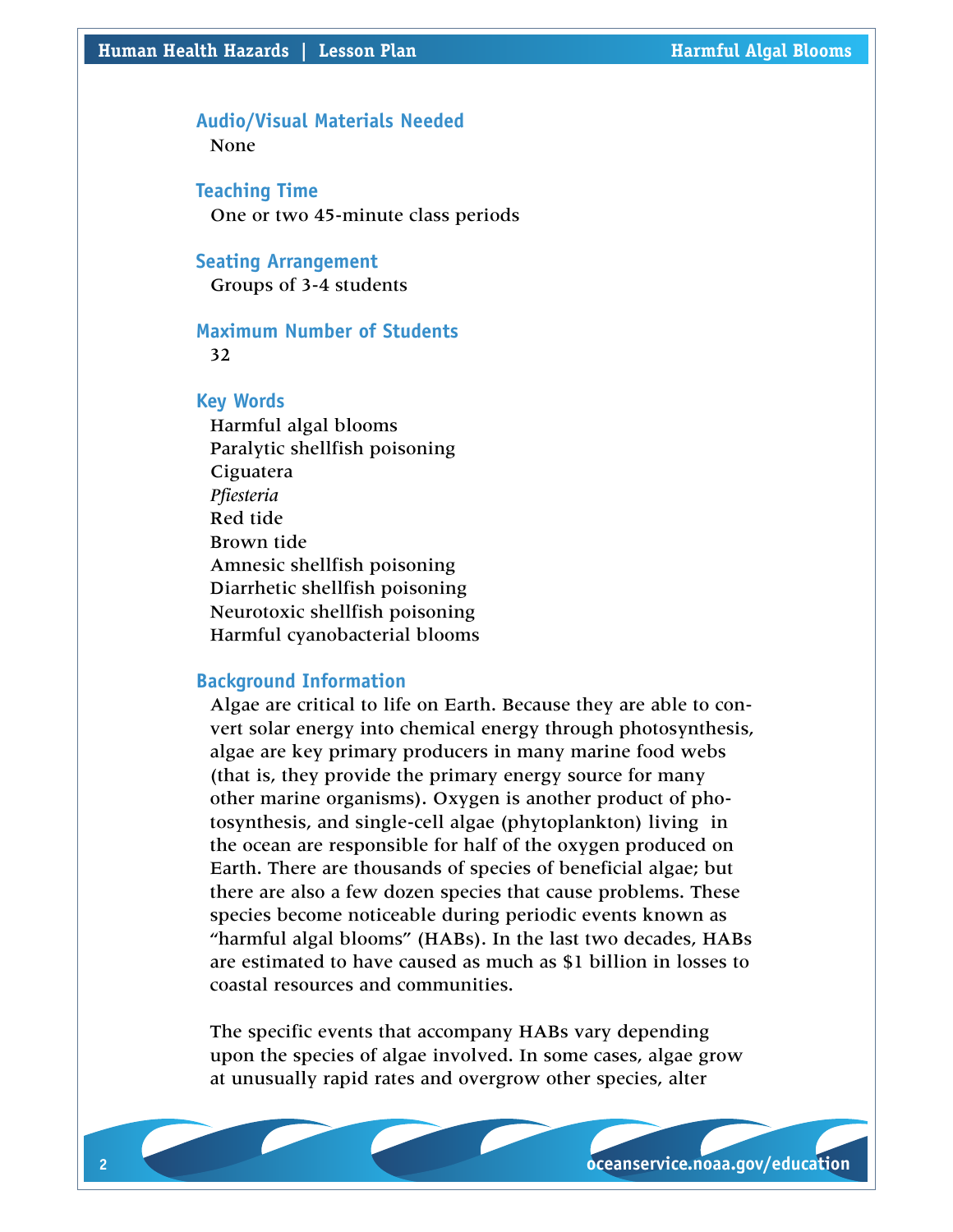habitats, or deplete oxygen (even though the algae produce oxygen while they are alive, large amounts of decaying algae can consume enough oxygen to cause a net depletion). Rapid growth of phytoplankton may produce enough cells to discolor the water. When discoloration occurs, the event is often called a "red tide," even though the actual discoloration may be green, yellow, or brown, as well as red; and the event has nothing to do with tides. Some algae are capable of producing powerful toxins that are harmful or deadly to other species. Observed impacts of HABs may include fish kills, injuries to marine invertebrates, and human illness or death.

The causes of HABs are not fully understood. In some cases, environmental changes such as alteration in water flow or water temperature have been observed to coincide with HABs. To live and grow, all plants need certain chemicals known as nutrients. Nitrates and phosphates are familiar examples. In many aquatic ecosystems, nutrients are scarce and this limits plant growth. When additional nutrients are added by various types of water pollution, this control is removed, often resulting in rapid growth of aquatic plants. When these plants die, the large mass of decaying vegetation depletes oxygen in the water and damages many other organisms in the system. Scientists suspect that increases in nutrients may also play a role in some HAB events.

HABs are becoming a global threat to living resources, fishing, tourism, and human health because the number and intensity of these events appear to be increasing in many countries. In 1987, the United Nations established a program focussed specifically on HABs and their impacts. In the United States, a research program on the Ecology and Oceanography of Harmful Algal Blooms (ECOHAB) was launched in 1995 to develop methods for predicting where and when HABs are likely to occur, as well as techniques for preventing and controlling these events. The National Centers for Coastal Ocean Science (an office of the National Ocean Service) is the primary administrator of ECOHAB, and sponsors the program in partnership with the National Science Foundation, EPA, NASA, and the Office of Naval Research.

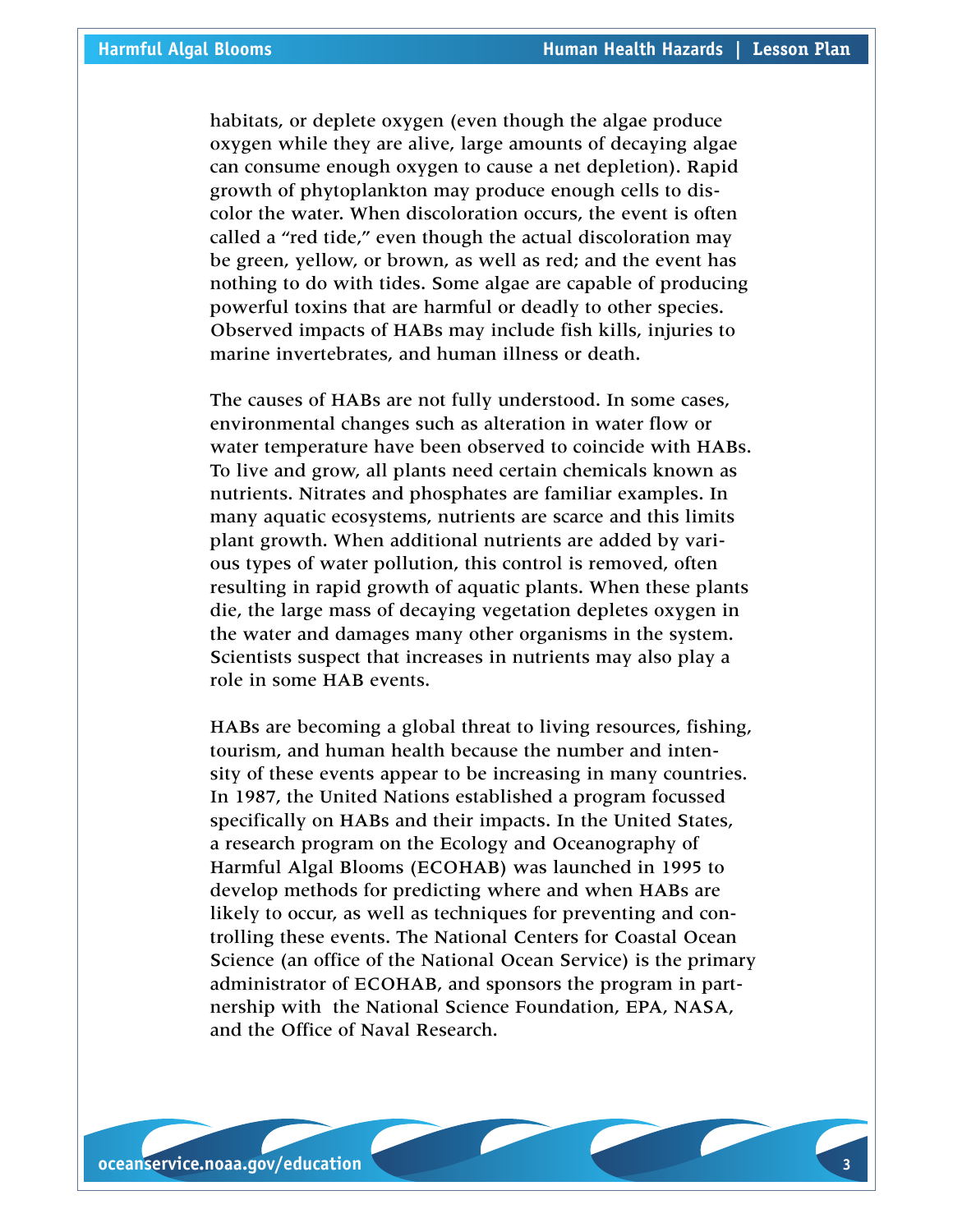In this activity, students will investigate eight types of HABs, including an example of how scientific perspectives can change rapidly as a result of new research.

#### **Learning Procedure**

1.

Briefly review the basic biology and consequences of harmful algal blooms.

2.

Assign one of the following types of HABs to each student group:

- Brown tide
- Amnesic Shellfish Poisoning
- Diarrhetic Shellfish Poisoning
- Neurotoxic Shellfish Poisoning
- Paralytic Shellfish Poisoning
- Ciguatera fish poisoning
- Harmful Cyanobacterial Blooms
- *Pfiesteria piscicida*

Tell students that their assignment is to prepare a written report on their assigned topic that includes the following information:

- What type(s) of organisms are responsible?
- What are the observed ecological, economic, and social impacts?
- What species are affected?
- What are possible causes?
- What can be done to reduce, eliminate, or manage this type of HAB?

#### 3.

Have each student group summarize and discuss their research. Discussions should include the following points:

• Brown tides are caused by golden-brown algae. *Aureococcus anophagefferens* and *Aureoumbra lanunensis* have been identified from these events. Microscopic drifting animals (zooplankton) that normally feed on phytoplankton seem to lose their appetite during brown tides. An algal bloom can significantly reduce the amount of sunlight that would normally reach plants growing beneath the water's surface, killing them. Widespread deaths among blue mussel and

**4 oceanservice.noaa.gov/education oceanservice.noaa.gov/education 5**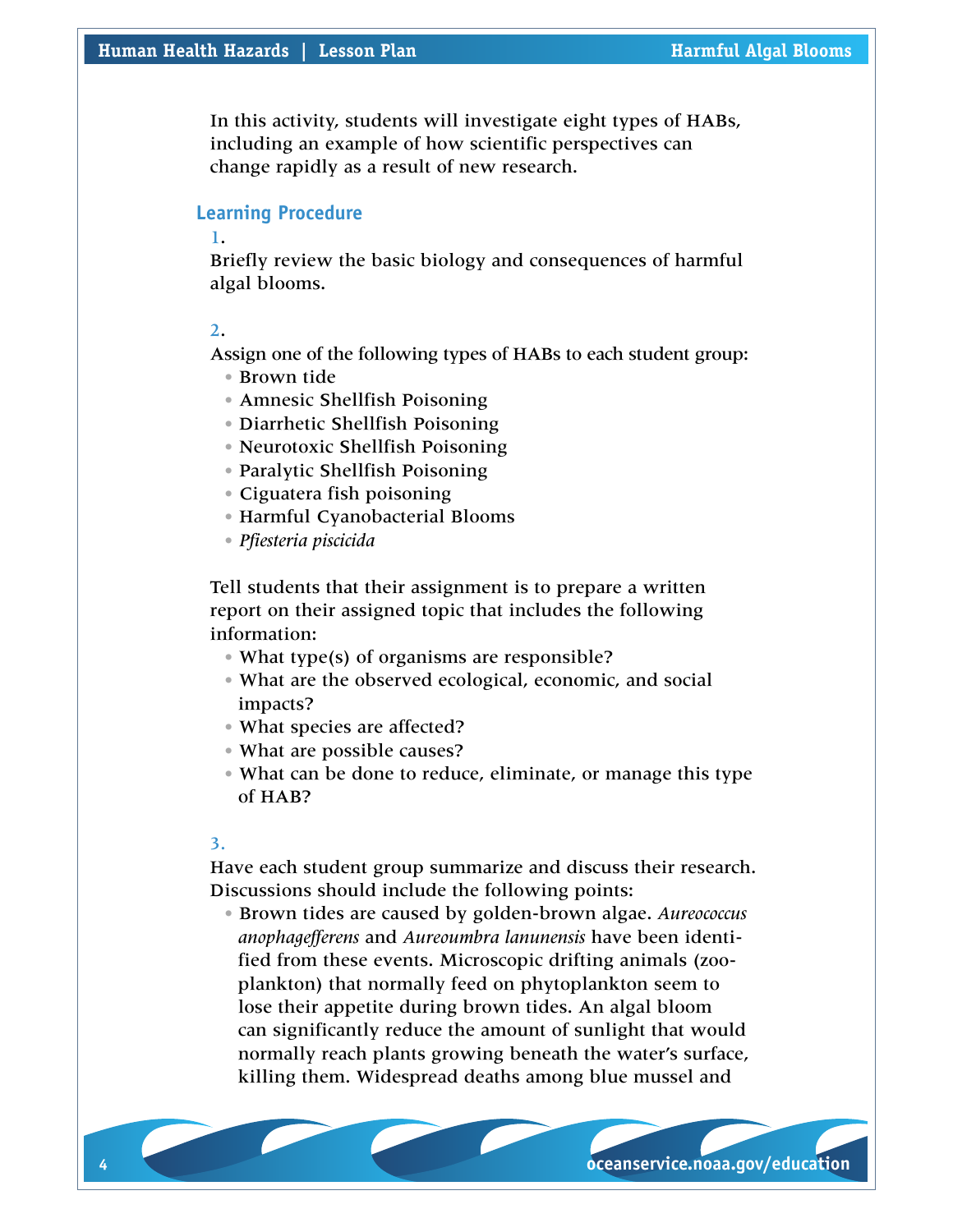bay scallop populations also have been associated with brown tides. Some brown tide events have coincided with changes in the flow of groundwater, suggesting that nutrient input may be involved.

- Amnesic Shellfish Poisoning (ASP) is caused by two species of diatoms (single-cell algae with glass-like shells). *Pseudo-nitzschia multiseries* and *P. australis* produce the toxin domoic acid, which can cause permanent loss of short-term memory, and may be fatal to some victims. Domoic acid has been detected in shellfish and in the organs of fish and crabs. In 1998, 70 California sea lions were fatally poisoned by domoic acid. Pelicans and cormorants have also been affected.
- Diarrhetic Shellfish Poisoning (DSP) is associated with a variety of phyoplankton species (including *Dinophysis acuminata*, *Dinophysis fortii*, and *Prorocentrum lima*) and a variety of toxins (including okadeic acids, pectenotoxins, yessotoxins, and dinophysistoxins). Affected species include mussels, oysters, scallops, and humans who consume contaminated shellfish. Symptoms in humans include nausea, vomiting, abdominal pain, and diarrhea.
- Neurotoxic Shellfish Poisoning (NSP) is caused by dinoflagellates (single-cell algae that have two whip-like flagellae that enable the algae to swim). The dinoflagellate species *Karenia brevis* produces brevetoxin, which affects manatees, bottlenose dolphins, oysters, fish, clams, and birds. Humans are exposed to the toxin by eating shellfish that have fed on toxic algae or by breathing seafoam containing the toxin. Symptoms include diarrhea, vomiting, neurologic symptoms such as tingling fingers or toes, and asthma-like symptoms if the toxin is inhaled. There is no known antidote, but most victims recover within a few days.
- Paralytic Shellfish Poisoning (PSP) is caused by a toxin, saxitoxin, produced by algae belonging to the genus *Alexandrium*. Affected species include mussels, clams, crabs, oysters, scallops, herring, sardines, marine mammals, and birds. Humans are exposed by eating contaminated shellfish. Symptoms include numbness, paralysis, and respira-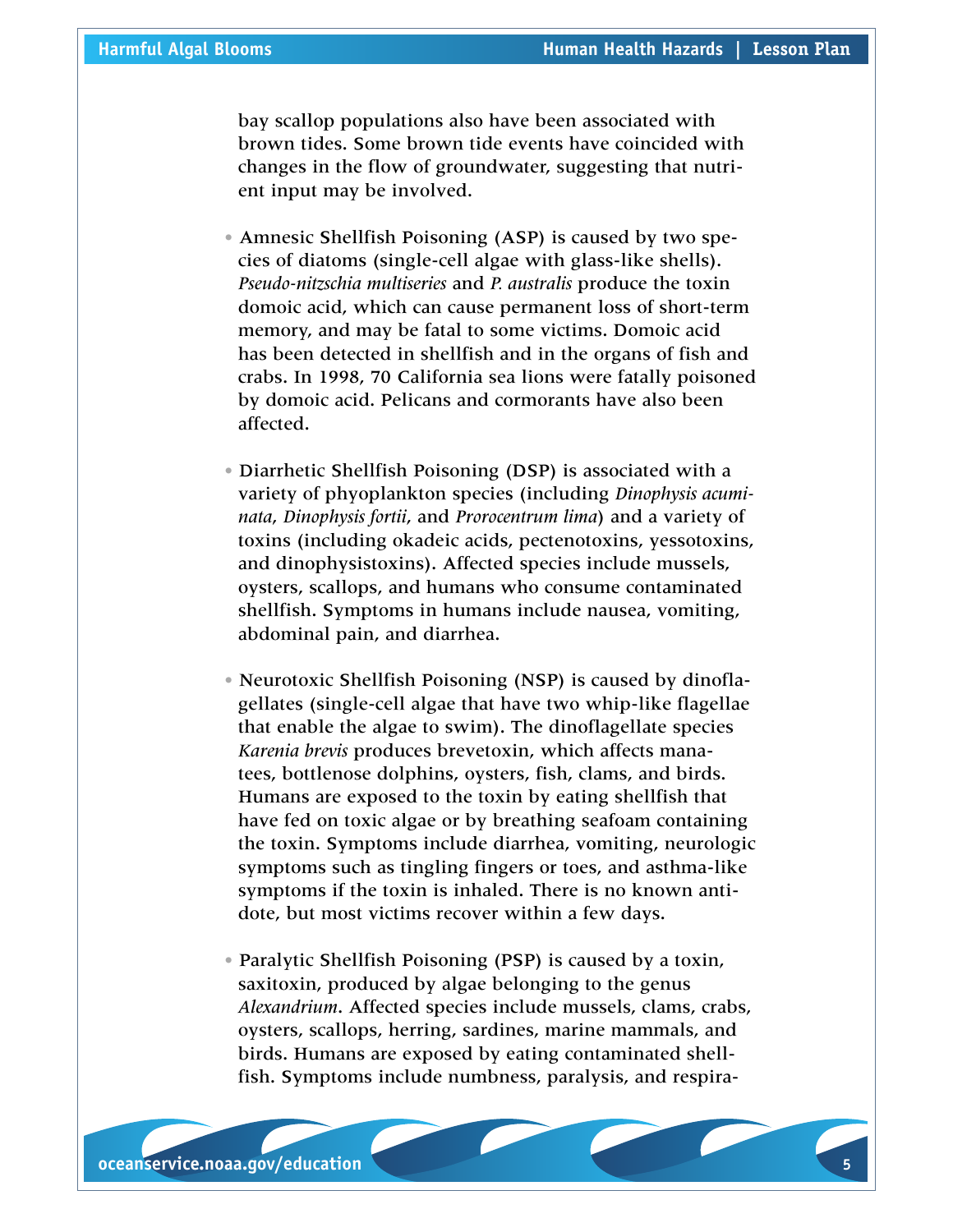tory failure. There is no known antidote, and death from respiratory arrest may occur within 24 hours.

- Ciguatera fish poisoning (CFP) is caused by toxins (ciguatoxin and maitotoxin) produced by dinoflagellates that live in coral reef communities (particularly *Gambierdiscus toxicus*; other species implicated include *Amphidinium carterae*, *Coolia monotis*, and several others in the genera *Prorocentrum*, *Ostreopsis*, and *Thecadinum*). The toxins are transferred through the food chain and accumulate in the flesh of carnivorous fishes. If consumed by humans, CFP may causes nausea, vomiting, and neurologic symptoms such as tingling fingers or toes and sometimes reversal of heat and cold sensation (cold things feel hot, etc). There is no cure for CFP, and symptoms may last for years but are rarely fatal.
- Harmful Cyanobacterial Blooms (HCB) result from excessive growths of certain species of cyanobacteria (bluegreen bacteria, formerly thought to be blue-green algae). Cyanobacteria are generally beneficial and are believed to have been responsible for producing the oxygen that changed the Earth's atmosphere more than 2,000 million years ago. A few species (including *Anabaena*, *Aphanizomenon*, and *Microcystis*), however, produce toxins that affect nerves, liver tissues, and other cells in a variety of mammals, birds, fishes, and invertebrates. These toxins are stored in the cells of the cyanobacteria and can be released into the surrounding water when the bacterial cells rupture or die. Humans can be exposed to cyanobacterial toxins by drinking or swimming in water containing the bacterial cells and/or toxins, as well as by breathing mists containing the toxins or cells. For example, such mists can be produced by waves breaking on shore, or by watering a lawn with contaminated water. Symptoms of cyanobacterial poisoning include nausea, diarrhea, stomach pain, difficulty breathing, allergic reactions, skin irritation, liver damage, and neurologic symptoms such as tingling fingers and toes. HCBs can also cause increased turbidity and reduced light penetration. This type of shading has been associated with destruction of underwater plants (especially "seagrasses" which are actually flowering plants that grow on the sea bottom), sponge beds and coral reefs.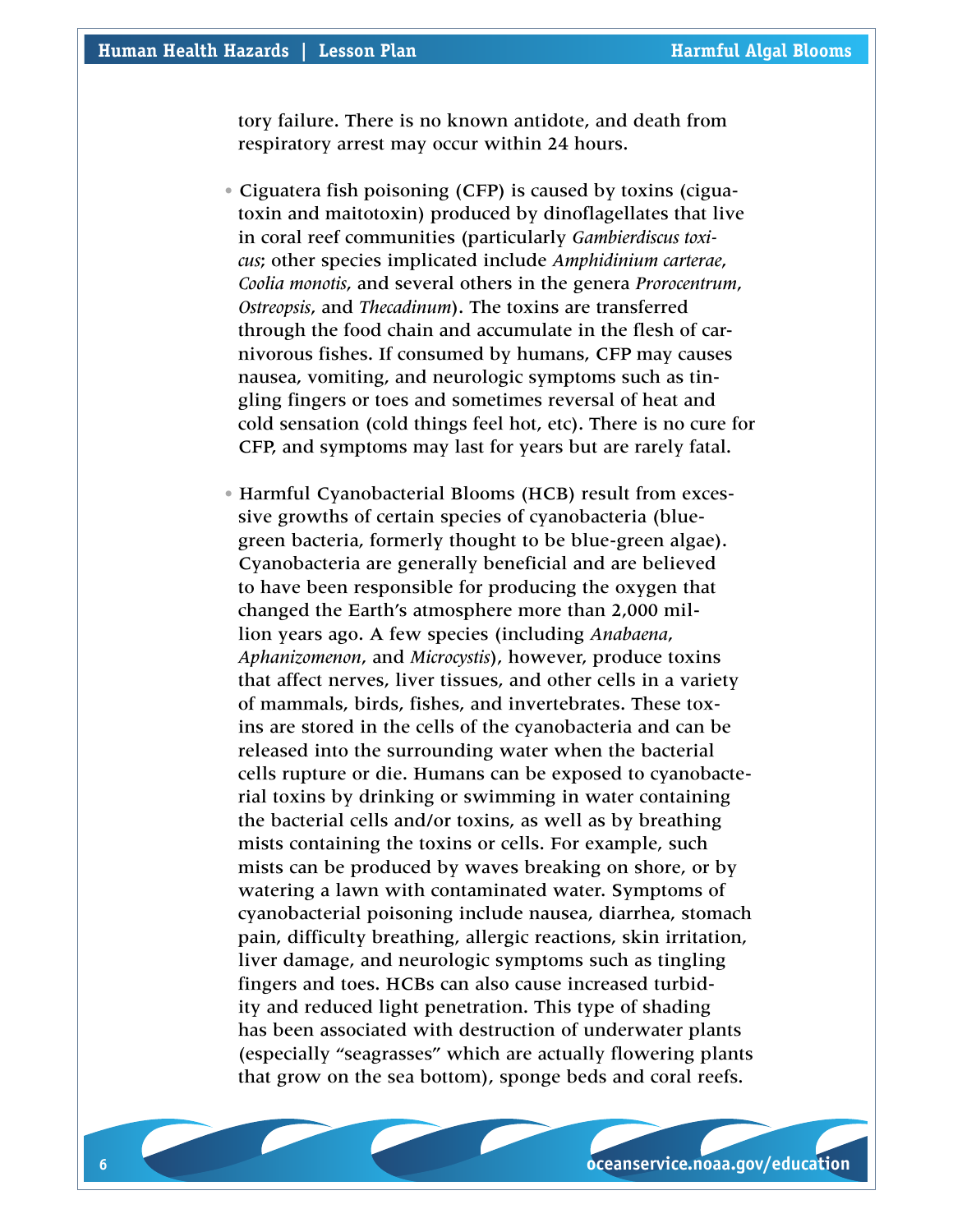- Some HABs cause fish kills through mechanisms other than toxicity. The diatom, *Chaetoceros convolutus* has long bristlelike structures called setae and secondary spines that cause the cells to become lodged in fish gills where they cause excessive mucous production that suffocates the fish.
- At present, control strategies center primarily upon predicting HAB events and providing adequate and timely public warning to allow people to avoid contaminated waters. This strategy has been particularly effective in reducing incidences of human exposure to toxins produced by HCB in Australia, and of NSP in Florida through the use of satellite imagery to detect algal blooms (visit *[http://](http://www.nccos.noaa.gov/news/june02.html) [www.nccos.noaa.gov/news/june02.html](http://www.nccos.noaa.gov/news/june02.html)* for more information).
- *Pfiesteria piscicida* is a dinoflagellate that is often included in discussions of HABs, because it has been linked to several well-publicized fish kills. Moreover, a number of commercial fishermen have reported health effects including flu-like symptoms, skin rashes, and memory loss. Since *Pfiesteria* was only discovered in 1988, relatively little was known about this organism at the time of the fish kills. Early studies reported that *Pfiesteria* had a highly complex life-cycle with 24 reported forms, a few of which (the amoeboid phases) were capable of producing toxins. Because the fish kills had significant economic impact and no one really knew how serious the threat from *Pfiesteria*  might be, federal and state agencies gave high priority to learning more about this alga and the risks it might pose to public health.

 One problem with these studies was that it was not always possible to be certain which organisms in water samples were actually *Pfiesteria*; remember that researchers thought there were 24 possible forms of this one species. This problem was solved with a new molecular research technique using a fluorescent chemical that would bind only to a sequence of genes unique to *Pfiesteria piscicida*. Organisms containing this chemical glow brightly under infrared light. Since only *Pfiesteria* organisms can contain the chemical, it was easy to distinguish these organisms from other species.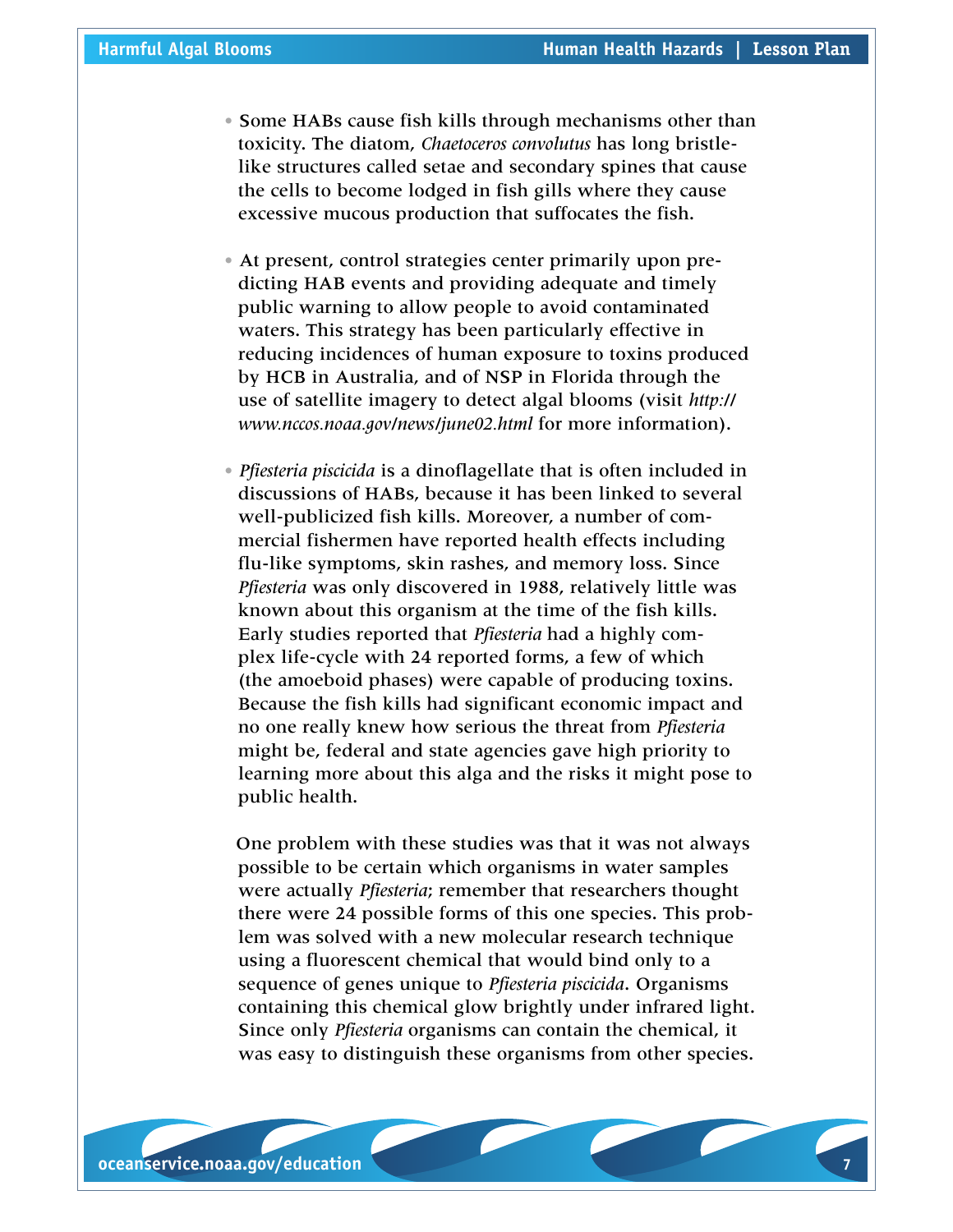Using this tool, researchers discovered that many of the forms thought to be part of *Pfiesteria's* complex life-cycle were actually other species. The researchers concluded that *Pfiesteria* has a simple seven-stage life cycle typical of other dinoflagellates found in coastal waters. No amoeboid phases were observed. Moreover, amoebae were isolated from a tank containing *Pfiesteria* and in which fish kills had been observed. During a two-year study, none of the amoebae transformed to *Pfiesteria*. Since the amoeboid life cycle stages were the ones that were supposed to be toxic, it is now much less certain that *Pfiesteria* forms HABs. Visit *[http:](http://www.nccos.noaa.gov/news/pfiesteria_press.html) [//www.nccos.noaa.gov/news/pfiesteria\\_press.html](http://www.nccos.noaa.gov/news/pfiesteria_press.html)* for more details.

 The case of *Pfiesteria* is a good example of how new techniques can provide new evidence that can quickly alter scientific perspectives. Ask students whether they think it was reasonable to undertake an accelerated research program to learn more about *Pfiesteria*. Be sure students understand that the case is not yet closed; there is still the question of what caused the fish kills and human symptoms. Additional research may reveal that *Pfiesteria* can indeed produce harmful toxins under the appropriate environmental conditions.

### **The BRIDGE Connection**

*<http://www.vims.edu/bridge/>* – Type "HABs" in the Search box to retrieve links about harmful algal blooms.

#### **The Me Connection**

Have students list three actions they could take to avoid being a victim of HABs.

#### **Extensions**

#### 1.

Visit *[http://www.nccos.noaa.gov/news/june04.html](http://www.nccos.noaa.gov/news/feature.html)* for information on how autonomous underwater vehicles are being developed to detect and monitor HABs.

#### 2.

Visit *<http://www.bigelow.org/edhab/index.html>* for additional educational activities involving HABs.

**8 oceanservice.noaa.gov/education oceanservice.noaa.gov/education 9**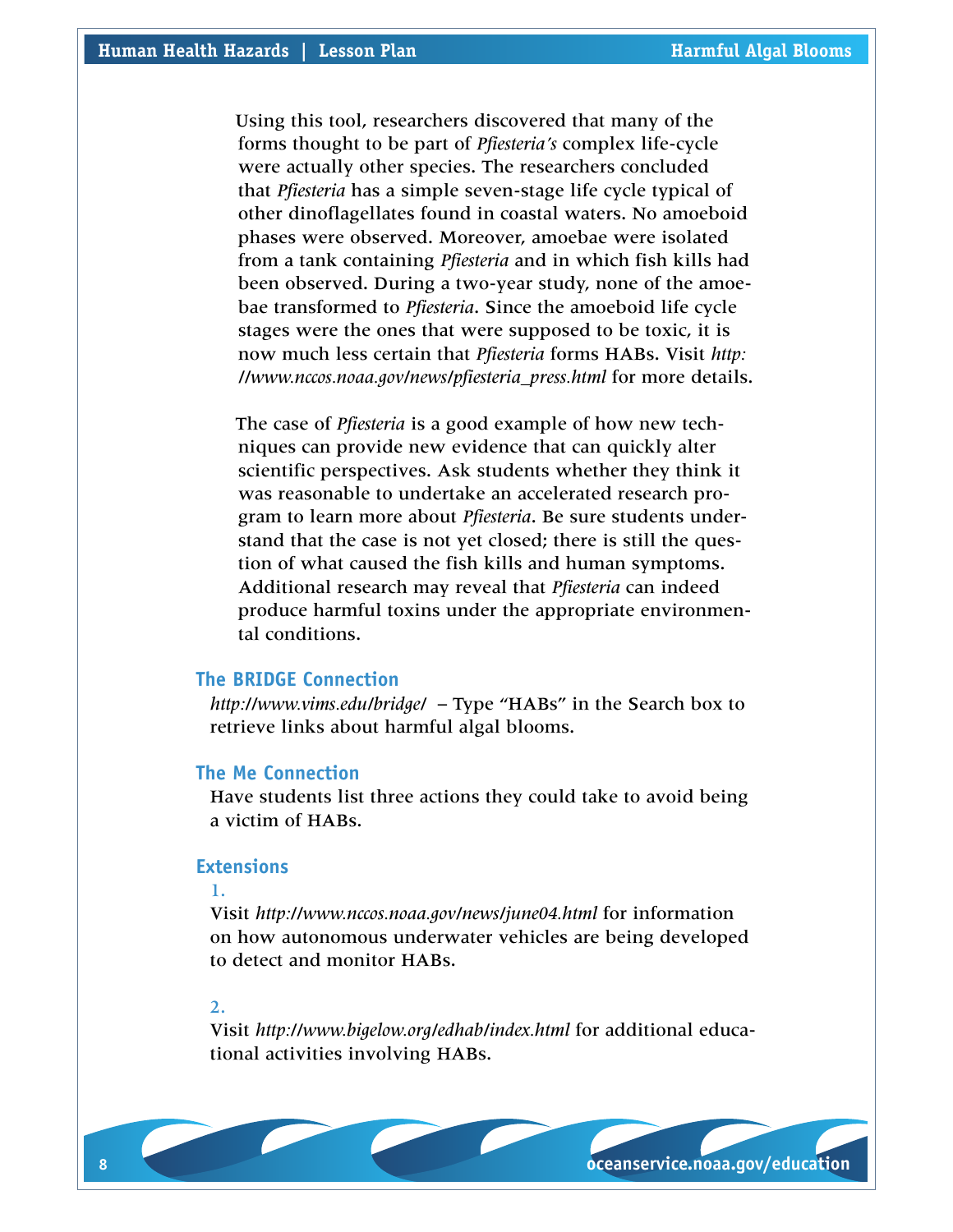#### **Resources**

- *<http://www.habhrca.noaa.gov/habfacts.html>* Fact sheet on HABs from the National Centers for Coastal Ocean Science
- *[http://oceanservice.noaa.gov/websites/retiredsites/sotc\\_pdf/hab.pdf](http://oceanservice.noaa.gov/websites/retiredsites/sotc_pdf/hab.pdf)* – "State of the Coastal Environment" essay on HABs
- *<http://www.cdc.gov/nceh/hsb/algal.htm> Pfiesteria piscicida* and other harmful algae information from the Health Studies Branch of the Centers for Disease Control and Prevention
- *<http://www.whoi.edu/redtide/>* The Harmful Algae Page of the National Office for Marine Biotoxins and Harmful Algal Blooms at Woods Hole Oceanographic Institution
- *<http://www.bigelow.org/hab/organism.html>* Web site provided by the Bigelow Laboratory for Ocean Sciences on toxic and harmful algal blooms
- *[http://www.nccos.noaa.gov/news/pfiesteria\\_press.html](http://www.nccos.noaa.gov/news/pfiesteria_press.html)* New NOAA Research Sheds Light on *Pfiesteria* Life Cycle (National Centers for Coastal Ocean Science)
- *<http://www.hab.nos.noaa.gov/pfiesteriafacts.html>* What about *Pfiesteria*? (National Centers for Coastal Ocean Science)

#### **National Science Education Standards**

#### **Content Standard A: Science as Inquiry**

- Abilities necessary to do scientific inquiry
- Understandings about scientific inquiry

## **Content Standard C: Life Science**

- Interdependence of organisms
- Behavior of organisms

#### **Content Standard E: Science and Technology**

• Understandings about science and technology

# **Content Standard F: Science in Personal and Social Perspectives**

- Personal and community health
- Environmental quality

**8 oceanservice.noaa.gov/education oceanservice.noaa.gov/education 9**